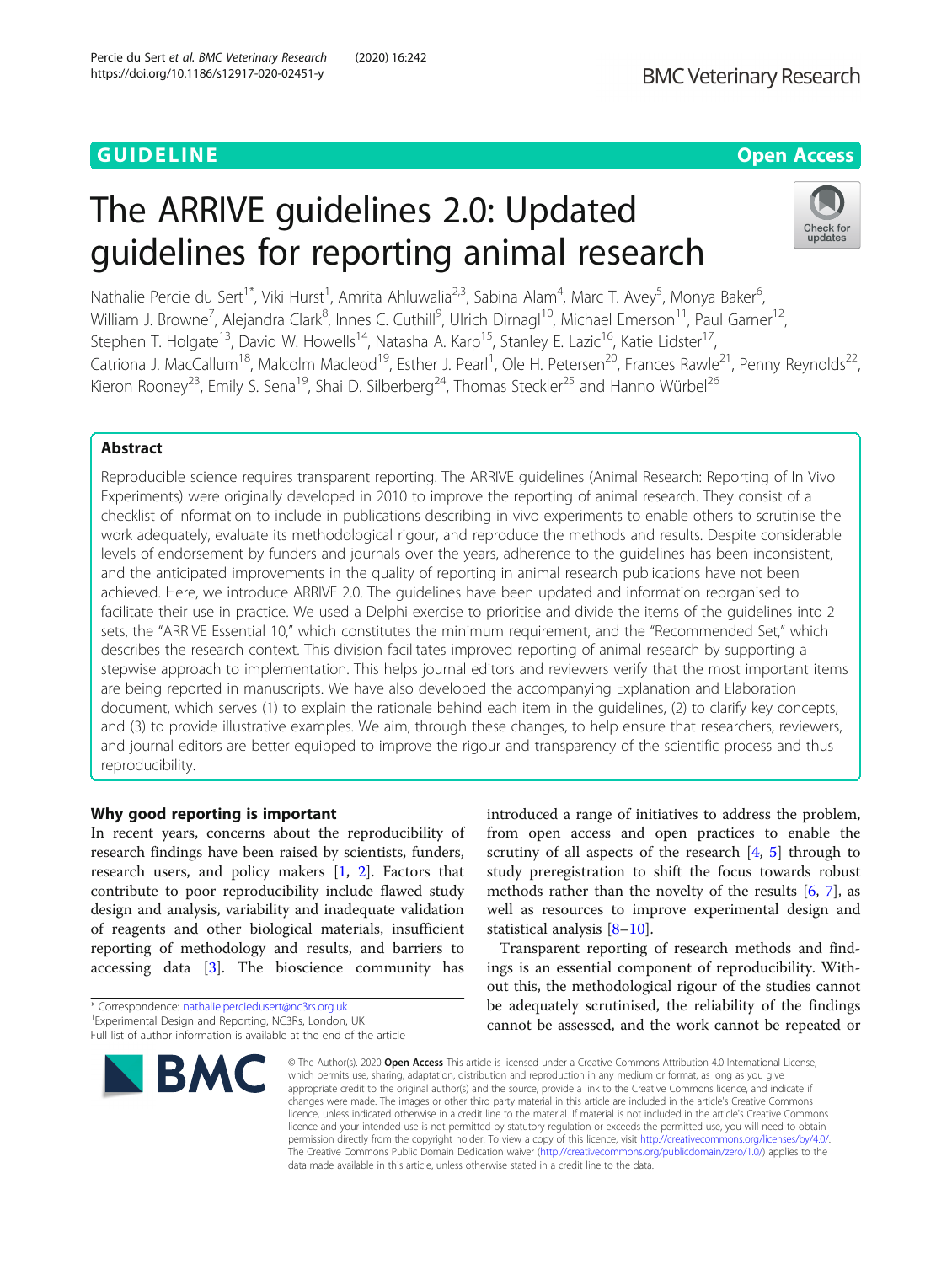built upon by others. Despite the development of specific reporting guidelines for preclinical and clinical research, evidence suggests that scientific publications often lack key information and that there continues to be considerable scope for improvement  $[11-18]$  $[11-18]$  $[11-18]$ . Animal research is a good case in point, where poor reporting impacts on the development of therapeutics and irreproducible findings can spawn an entire field of research, or trigger clinical studies, subjecting patients to interventions unlikely to be effective [\[2,](#page-5-0) [19,](#page-5-0) [20\]](#page-5-0).

In an attempt to improve the reporting of animal research, the ARRIVE guidelines (Animal Research: Reporting of In Vivo Experiments) were published in 2010. The guidelines consist of a checklist of the items that should be included in any manuscript that reports in vivo experiments, to ensure a comprehensive and transparent description  $[21–30]$  $[21–30]$  $[21–30]$  $[21–30]$ . They apply to any area of research using live animal species and are especially pertinent to describe comparative research in the laboratory or other formal test setting. The guidelines are also relevant in a wider context, for example, for observational research, studies conducted in the field, and where animal tissues are used. In the 10 years since publication, the ARRIVE guidelines have been endorsed by more than a thousand journals from across the life sciences. Endorsement typically includes advocating their use in guidance to authors and reviewers. However, despite this level of support, recent studies have shown that important information as set out in the ARRIVE guidelines is still missing from most publications sampled. This includes details on randomisation (reported in only 30– 40% of publications), blinding (reported in only approximately 20% of publications), sample size justification (reported in less than 10% of publications), and animal characteristics (all basic characteristics reported in less than 10% of publications) [\[11](#page-5-0), [31](#page-6-0), [32\]](#page-6-0).

Evidence suggests that 2 main factors limit the impact of the ARRIVE guidelines. The first is the extent to which editorial and journal staff are actively involved in enforcing reporting standards. This is illustrated by a randomised controlled trial at PLOS ONE, designed to test the effect of requesting a completed ARRIVE checklist in the manuscript submission process. This single editorial intervention, which did not include further verification from journal staff, failed to improve the disclosure of information in published papers [[33](#page-6-0)]. In contrast, other studies using shorter checklists (primarily focused on experimental design) with more editorial follow-up have shown a marked improvement in the nature and detail of the information included in publications [\[34](#page-6-0)–[36\]](#page-6-0). It is likely that the level of resource required from journals and editors currently prohibits the implementation of all the items of the ARRIVE guidelines.

The second issue is that researchers and other individuals and organisations responsible for the integrity of

the research process are not sufficiently aware of the consequences of incomplete reporting. There is some evidence that awareness of ARRIVE is linked to the use of more rigorous experimental design standards [\[37](#page-6-0)]; however, researchers are often unfamiliar with the much larger systemic bias in the publication of research and in the reliability of certain findings and even of entire fields [[33,](#page-6-0) [38](#page-6-0)–[40\]](#page-6-0). This lack of understanding affects how experiments are designed and grant proposals prepared, how animals are used and data recorded in the laboratory, and how manuscripts are written by authors or assessed by journal staff, editors, and reviewers.

Approval for experiments involving animals is generally based on a harm–benefit analysis, weighing the harms to the animals involved against the benefits of the research to society. If the research is not reported in enough detail, even when conducted rigorously, the benefits may not be realised, and the harm–benefit analysis and public trust in the research are undermined [[41\]](#page-6-0). As a community, we must do better to ensure that, where animals are used, the research is both well designed and analysed as well as transparently reported. Here, we introduce the revised ARRIVE guidelines, referred to as ARRIVE 2.0. The information included has been updated, extended, and reorganised to facilitate the use of the guidelines, helping to ensure that researchers, editors, and reviewers—as well as other relevant journal staff—are better equipped to improve the rigour and reproducibility of animal research.

# Introducing ARRIVE 2.0

In ARRIVE 2.0, we have improved the clarity of the guidelines, prioritised the items, added new information, and generated the accompanying Explanation and Elaboration (E&E) document to provide context and rationale for each item [[42](#page-6-0)] (also available at [https://www.](https://www.arriveguidelines.org) [arriveguidelines.org](https://www.arriveguidelines.org)). New additions comprise inclusion and exclusion criteria, which are a key aspect of data handling and prevent the ad hoc exclusion of data [\[43](#page-6-0)]; protocol registration, a recently emerged approach that promotes scientific rigour and encourages researchers to carefully consider the experimental design and analysis plan before any data are collected [[44\]](#page-6-0); and data access, in line with the FAIR Data Principles (Findable, Accessible, Interoperable, Reusable) [[45\]](#page-6-0). Additional file [1](#page-4-0) summarises the changes.

The most significant departure from the original guidelines is the classification of items into 2 prioritised groups, as shown in Tables [1](#page-2-0) and [2](#page-3-0). There is no ranking of the items within each group. The first group is the "ARRIVE Essential 10," which describes information that is the basic minimum to include in a manuscript, as without this information, reviewers and readers cannot confidently assess the reliability of the findings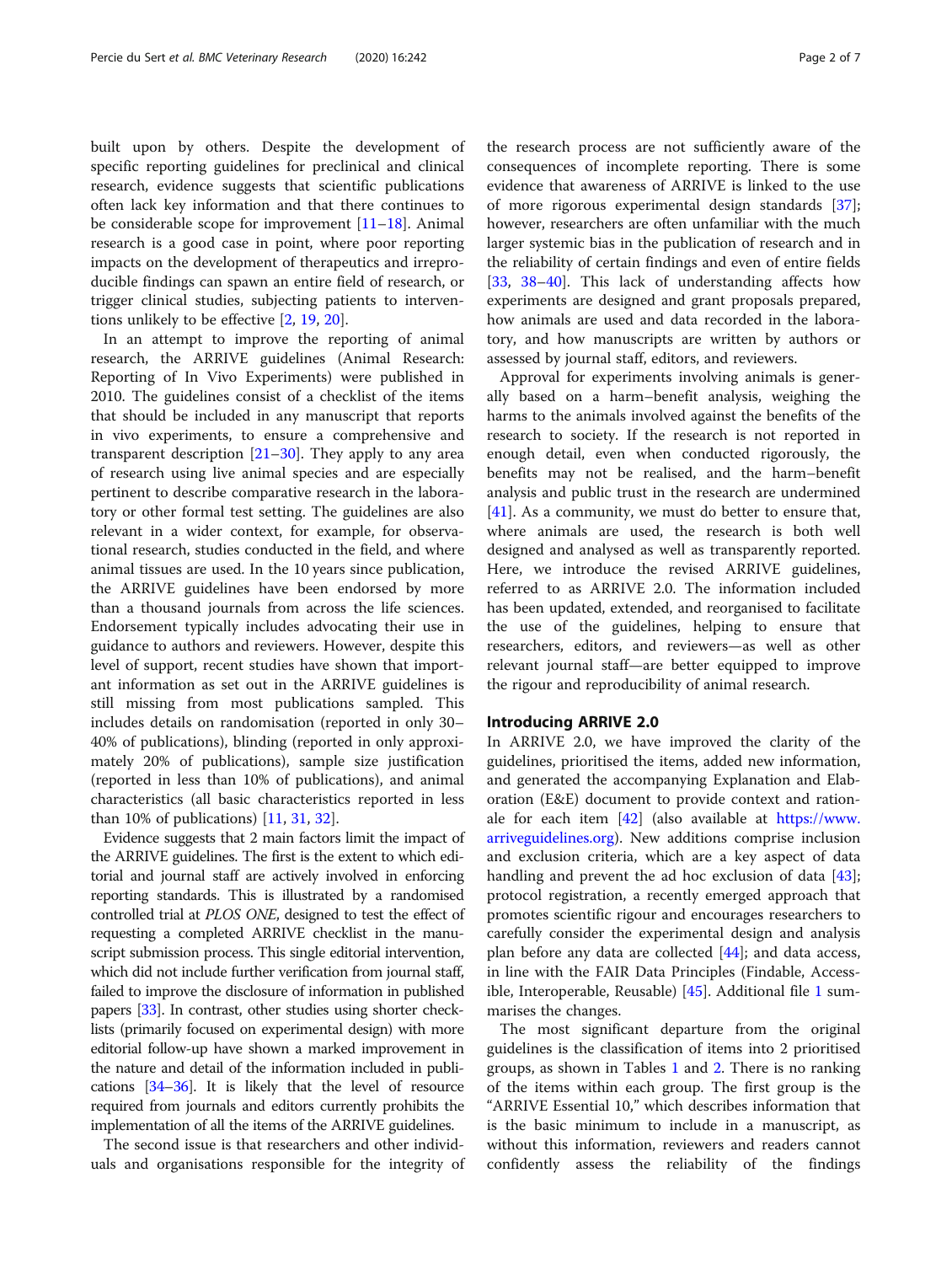<span id="page-2-0"></span>Table 1 ARRIVE Essential 10

| <b>ARRIVE Essential 10</b>          |   |                                                                                                                                                                                                                                                                                                                                                                                                                                                                                                                                                       |
|-------------------------------------|---|-------------------------------------------------------------------------------------------------------------------------------------------------------------------------------------------------------------------------------------------------------------------------------------------------------------------------------------------------------------------------------------------------------------------------------------------------------------------------------------------------------------------------------------------------------|
| Study design                        | 1 | For each experiment, provide brief details of<br>study design including:<br>a. The groups being compared, including<br>control groups. If no control group has been<br>used, the rationale should be stated.<br>b. The experimental unit (e.g., a single animal,<br>litter, or cage of animals).                                                                                                                                                                                                                                                      |
| Sample size                         | 2 | a. Specify the exact number of experimental<br>units allocated to each group, and the total<br>number in each experiment. Also indicate<br>the total number of animals used.<br>b. Explain how the sample size was decided.<br>Provide details of any a priori sample size<br>calculation, if done.                                                                                                                                                                                                                                                   |
| Inclusion and<br>exclusion criteria | 3 | a. Describe any criteria used for including<br>and excluding animals (or experimental units)<br>during the experiment, and data points<br>during the analysis. Specify if these criteria<br>were established a priori. If no criteria were<br>set, state this explicitly.<br>b. For each experimental group, report any<br>animals, experimental units, or data points<br>not included in the analysis and explain why.<br>If there were no exclusions, state so.<br>c. For each analysis, report the exact value<br>of n in each experimental group. |
| Randomisation                       | 4 | a. State whether randomisation was used to<br>allocate experimental units to control and<br>treatment groups. If done, provide the<br>method used to generate the randomisation<br>sequence.<br>b. Describe the strategy used to minimise<br>potential confounders such as the order of<br>treatments and measurements, or<br>animal/cage location. If confounders were<br>not controlled, state this explicitly.                                                                                                                                     |
| Blinding                            | 5 | Describe who was aware of the group<br>allocation at the different stages of the<br>experiment (during the allocation, the<br>conduct of the experiment, the outcome<br>assessment, and the data analysis).                                                                                                                                                                                                                                                                                                                                           |
| Outcome measures                    | 6 | a. Clearly define all outcome measures<br>assessed (e.g., cell death, molecular markers,<br>or behavioural changes).<br>b. For hypothesis-testing studies, specify the<br>primary outcome measure, i.e., the outcome<br>measure that was used to determine the<br>sample size.                                                                                                                                                                                                                                                                        |
| Statistical methods                 | 7 | a. Provide details of the statistical methods<br>used for each analysis, including software<br>used.<br>b. Describe any methods used to assess<br>whether the data met the assumptions of<br>the statistical approach, and what was done<br>if the assumptions were not met.                                                                                                                                                                                                                                                                          |
| Experimental<br>animals             | 8 | a. Provide species-appropriate details of the<br>animals used, including species, strain and<br>substrain, sex, age or developmental stage,<br>and, if relevant, weight.<br>b. Provide further relevant information on the<br>provenance of animals, health/immune status,<br>genetic modification status, genotype, and<br>any previous procedures.                                                                                                                                                                                                  |

Table 1 ARRIVE Essential 10 (Continued)

| <b>ARRIVE Essential 10</b> |   |                                                                                                                                                                                                                                                                                                                                                        |
|----------------------------|---|--------------------------------------------------------------------------------------------------------------------------------------------------------------------------------------------------------------------------------------------------------------------------------------------------------------------------------------------------------|
| Experimental<br>procedures | 9 | For each experimental group, including<br>controls, describe the procedures in enough<br>detail to allow others to replicate them,<br>including:<br>a. What was done, how it was done, and<br>what was used.<br>b. When and how often.<br>c. Where (including detail of any<br>acclimatisation periods).<br>d. Why (provide rationale for procedures). |
| Results                    |   | 10 For each experiment conducted, including<br>independent replications, report:<br>a. Summary/descriptive statistics for each<br>experimental group, with a measure of<br>variability where applicable (e.g., mean<br>and SD, or median and range).<br>b. If applicable, the effect size with a<br>confidence interval.                               |

Explanations and examples for items 1 to 10 are available in the Explanation and Elaboration document [[42\]](#page-6-0) and on the website

at <https://www.arriveguidelines.org>).

Abbreviations: ARRIVE guidelines (Animal Research: Reporting of In Vivo Experiments)

presented. It includes details on the study design, the sample size, measures to reduce subjective bias, outcome measures, statistical methods, the animals, experimental procedures, and results. The second group, referred to as the "Recommended Set," adds context to the study described. This includes the ethical statement, declaration of interest, protocol registration, and data access, as well as more detailed information on the methodology such as animal housing, husbandry, care, and monitoring. Items on the abstract, background, objectives, interpretation, and generalisability also describe what to include in the more narrative parts of a manuscript.

Revising the guidelines has been an extensive and collaborative effort, with input from the scientific community carefully built into the process. The revision of the ARRIVE guidelines has been undertaken by an international working group—the authors of this publication—with expertise from across the life sciences community, including funders, journal editors, statisticians, methodologists, and researchers from academia and industry. We used a Delphi exercise [\[46](#page-6-0)] with external stakeholders to maximise diversity in fields of expertise and geographical location, with experts from 19 countries providing feedback on each item, suggesting new items, and ranking items according to their relative importance for assessing the reliability of research findings. This ranking resulted in the prioritisation of the items of the guidelines into the 2 sets. Demographics of the Delphi panel and full methods and results are presented in Additional files [2](#page-4-0) and [3](#page-4-0). Following their publication on BioRxiv, the revised guidelines and the E&E were also road tested with researchers preparing manuscripts describing in vivo studies, to ensure that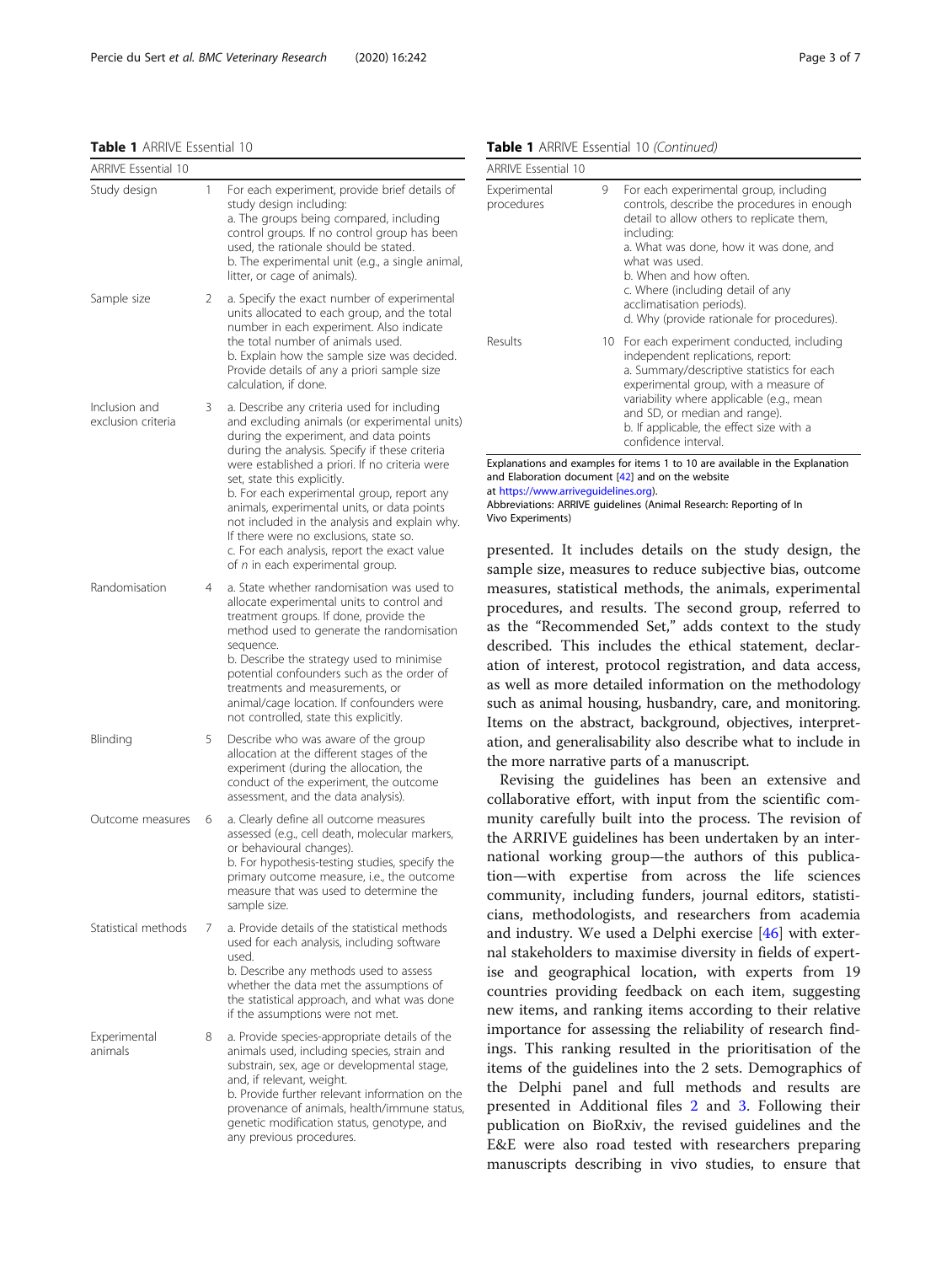#### <span id="page-3-0"></span>Table 2 ARRIVE Recommended Set

| Recommended Set                            |    |                                                                                                                                                                                                                                                                                                                                                                                      |
|--------------------------------------------|----|--------------------------------------------------------------------------------------------------------------------------------------------------------------------------------------------------------------------------------------------------------------------------------------------------------------------------------------------------------------------------------------|
| Abstract                                   | 11 | Provide an accurate summary of the research<br>objectives, animal species, strain and sex, key<br>methods, principal findings, and study<br>conclusions.                                                                                                                                                                                                                             |
| Background                                 | 12 | a. Include sufficient scientific background to<br>understand the rationale and context for the<br>study, and explain the experimental approach.<br>b. Explain how the animal species and model<br>used address the scientific objectives and, where<br>appropriate, the relevance to human biology.                                                                                  |
| Objectives                                 | 13 | Clearly describe the research question, research<br>objectives and, where appropriate, specific<br>hypotheses being tested.                                                                                                                                                                                                                                                          |
| Ethical statement                          | 14 | Provide the name of the ethical review<br>committee or equivalent that has approved the<br>use of animals in this study, and any relevant<br>licence or protocol numbers (if applicable). If<br>ethical approval was not sought or granted,<br>provide a justification.                                                                                                              |
| Housing and<br>husbandry                   | 15 | Provide details of housing and husbandry<br>conditions, including any environmental<br>enrichment.                                                                                                                                                                                                                                                                                   |
| Animal care and<br>monitoring              | 16 | a. Describe any interventions or steps taken in<br>the experimental protocols to reduce pain,<br>suffering, and distress.<br>b. Report any expected or unexpected adverse<br>events.<br>c. Describe the humane endpoints established<br>for the study, the signs that were monitored,<br>and the frequency of monitoring. If the study<br>did not have humane endpoints, state this. |
| Interpretation/<br>scientific implications | 17 | a. Interpret the results, taking into account the<br>study objectives and hypotheses, current theory,<br>and other relevant studies in the literature.<br>b. Comment on the study limitations, including<br>potential sources of bias, limitations of the<br>animal model, and imprecision associated with<br>the results.                                                           |
| Generalisability/<br>translation           | 18 | Comment on whether, and how, the findings of<br>this study are likely to generalise to other<br>species or experimental conditions, including<br>any relevance to human biology (where<br>appropriate).                                                                                                                                                                              |
| Protocol registration                      | 19 | Provide a statement indicating whether a<br>protocol (including the research question, key<br>design features, and analysis plan) was prepared<br>before the study, and if and where this protocol<br>was registered.                                                                                                                                                                |
| Data access                                | 20 | Provide a statement describing if and where<br>study data are available.                                                                                                                                                                                                                                                                                                             |
| Declaration of<br>interests                | 21 | a. Declare any potential conflicts of interest,<br>including financial and nonfinancial. If none<br>exist, this should be stated.<br>b. List all funding sources (including grant<br>identifier) and the role of the funder(s) in the<br>design, analysis, and reporting of the study.                                                                                               |

Together with the Essential 10, the Recommended Set represents best reporting practice. Explanations and examples for items 11 to 21 are available in the Explanation and Elaboration document [[42\]](#page-6-0) and on the website https://www.arriveguidelines.org

Abbreviations: ARRIVE guidelines (Animal Research: Reporting of In Vivo Experiments)

these documents were well understood and useful to the intended users. This study is presented in Additional files [4](#page-4-0) and [5.](#page-4-0)

While reporting animal research in adherence to all 21 items of ARRIVE 2.0 represents best practice, the classification of the items into 2 groups is intended to facilitate the improved reporting of animal research by allowing an initial focus on the most critical issues. This better allows journal staff, editors, and reviewers to verify that the items have been adequately reported in manuscripts. The first step should be to ensure compliance with the ARRIVE Essential 10 as a minimum requirement. Items from the Recommended Set can then be added over time and in line with specific editorial policies until all the items are routinely reported in all manuscripts. ARRIVE 2.0 are fully compatible with and complementary to other guidelines that have been published in recent years. By providing a comprehensive set of recommendations that are specifically tailored to the description of in vivo research, they help authors reporting animal experiments adhere to the National Institutes of Health (NIH) standards [[43\]](#page-6-0) and the minimum standards framework and checklist (Materials, Design, Analysis and Reporting [MDAR] [\[47\]](#page-6-0)). The revised guidelines are also in line with many journals' policies and will assist authors in complying with information requirements on the ethical review of the research [[48](#page-6-0), [49](#page-6-0)], data presentation and access [\[50](#page-6-0)–[52\]](#page-6-0), statistical methods [\[51,](#page-6-0) [52](#page-6-0)], and con-flicts of interest [\[53,](#page-6-0) [54\]](#page-6-0).

Although the guidelines are written with researchers and journal editorial policies in mind, it is important to stress that researchers alone should not have to carry the responsibility for transparent reporting. Funders, institutions, and publishers' endorsement of ARRIVE has been instrumental in raising awareness to date; they now have a key role to play in building capacity and championing the behavioural changes required to improve reporting practices. This includes embedding ARRIVE 2.0 in appropriate training, workflows, and processes to support researchers in their different roles. While the primary focus of the guidelines has been on the reporting of animal studies, ARRIVE also has other applications earlier in the research process, including in the planning and design of in vivo experiments. For example, requesting a description of the study design in line with the guidelines in funding or ethical review applications ensures that steps to minimise experimental bias are considered at the beginning of the research cycle [[55\]](#page-6-0).

# Conclusion

Transparent reporting is clearly essential if animal studies are to add to the knowledge base and inform future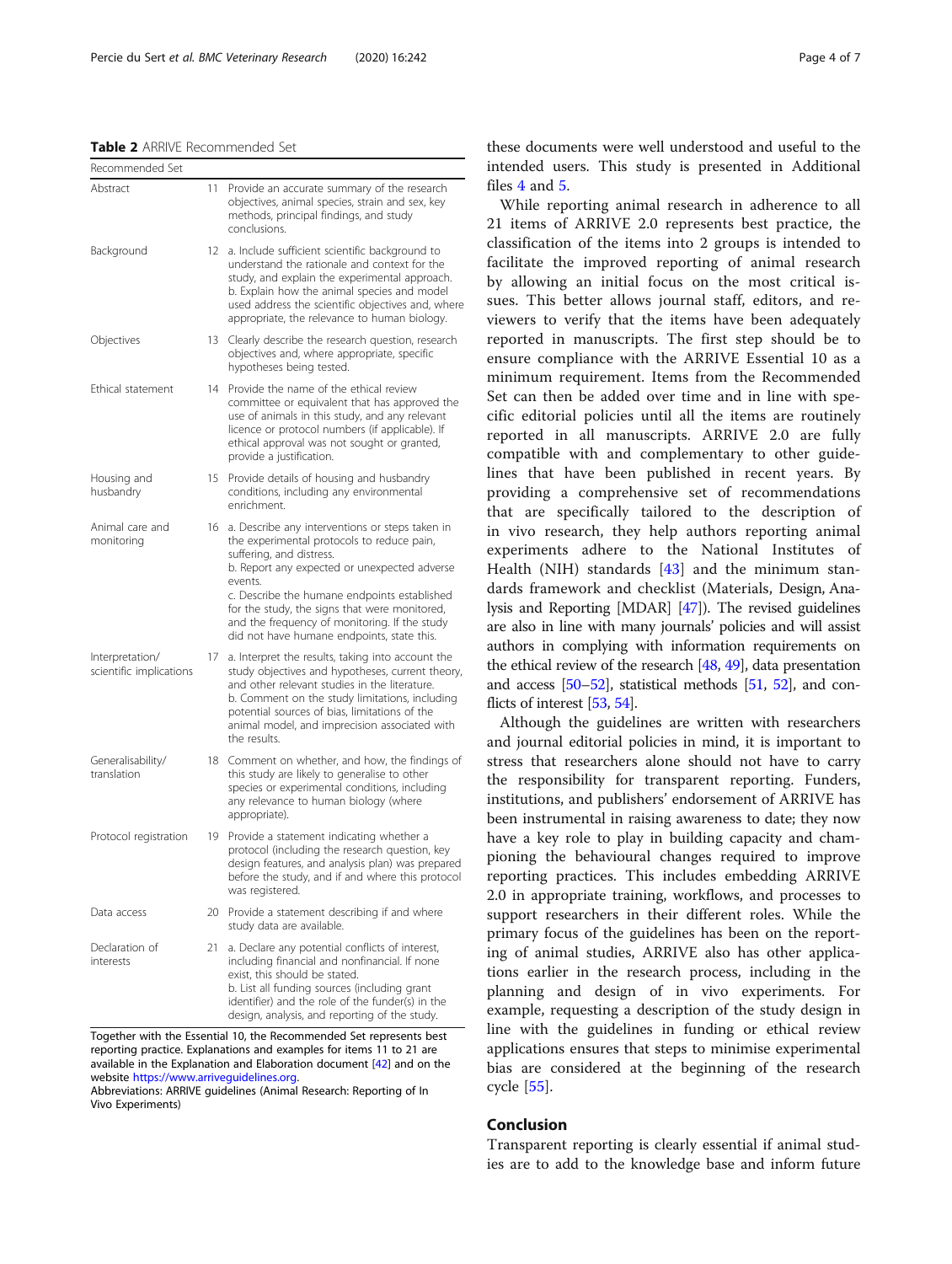<span id="page-4-0"></span>research, policy, and clinical practice. ARRIVE 2.0 prioritises the reporting of information related to study reliability. This enables research users to assess how much weight to ascribe to the findings and, in parallel, promotes the use of rigorous methodology in the planning and conduct of in vivo experiments [[37\]](#page-6-0), thus increasing the likelihood that the findings are reliable and, ultimately, reproducible.

The intention of ARRIVE 2.0 is not to supersede individual journal requirements but to promote a harmonised approach across journals to ensure that all manuscripts contain the essential information needed to appraise the research. Journals usually share a common objective of improving the methodological rigour and reproducibility of the research they publish, but different journals emphasise different pieces of information [[56](#page-6-0)–[58](#page-6-0)]. Here, we propose an expert consensus on information to prioritise. This will provide clarity for authors, facilitate transfer of manuscripts between journals, and accelerate an improvement of reporting standards.

Concentrating the efforts of the research and publishing communities on the ARRIVE Essential 10 items provides a manageable approach to evaluate reporting quality efficiently and assess the effect of interventions and policies designed to improve the reporting of animal experiments. It provides a starting point for the development of operationalised checklists to assess reporting, ultimately leading to the build of automated or semiautomated artificial intelligence tools that can detect missing information rapidly [\[59\]](#page-6-0).

Improving reporting is a collaborative endeavour, and concerted effort from the biomedical research community is required to ensure maximum impact. We welcome collaboration with other groups operating in this area, as well as feedback on ARRIVE 2.0 and our implementation strategy.

# Supplementary information

Supplementary information accompanies this paper at [https://doi.org/10.](https://doi.org/10.1186/s12917-020-02451-y) [1186/s12917-020-02451-y](https://doi.org/10.1186/s12917-020-02451-y).

Additional file 1. Noteworthy changes in ARRIVE 2.0. This table recapitulates noteworthy changes in the ARRIVE guidelines 2.0, compared to the original ARRIVE guidelines published in 2010.

Additional file 2. Delphi methods and results. Methodology and results of the Delphi study that was used to prioritise the items of the guidelines into the ARRIVE Essential 10 and Recommended Set.

Additional file 3. Delphi data. Tabs 1, 2, and 3: Panel members' scores for each of the ARRIVE items during rounds 1, 2, and 3, along with descriptive statistics. Tab. 4: Qualitative feedback, collected from panel members during round 1, on the importance and the wording of each item. Tab. 5: Additional items suggested for consideration in ARRIVE 2.0; similar suggestions were grouped together before processing. Tab. 6: Justifications provided by panel members for changing an item's score between round 1 and round 2.

Additional file 4. Road testing methods and results. Methodology used to road test the revised ARRIVE guidelines and E&E (as published in

preprint) and how this information was used in the development of ARRIVE 2.0.

Additional file 5. Road testing data. Tab 1: Participants' demographics and general feedback on the guidelines and the E&E preprints. Tab 2: Outcome of each manuscript's assessment and justifications provided by participants for not including information covered in the ARRIVE guidelines.

#### Abbreviations

ARRIVE: Animal Research: Reporting of In Vivo Experiments; FAIR: Findable, Accessible, Interoperable, Reusable; E&E: Explanation and Elaboration; MDAR: Materials, Design, Analysis and Reporting; NIH: National Institutes of Health

#### Acknowledgements

We would like to thank the members of the expert panel for the Delphi exercise and the participants of the road testing for their time and feedback. We are grateful to the DelphiManager team for advice and use of their software. We would like to acknowledge the late Doug Altman's contribution to this project; Doug was a dedicated member of the working group and his input to the guidelines' revision has been invaluable. This article was originally published in Plos Biology [https://doi.org/10.1371/](https://doi.org/10.1371/journal.pbio.3000410) [journal.pbio.3000410](https://doi.org/10.1371/journal.pbio.3000410) under a CC-BY license.

#### Authors' contributions

NPdS: conceptualisation, data curation, formal analysis, funding acquisition, investigation, methodology, project administration, resources, supervision, visualisation, writing – original draft, writing – review and editing; VH: data curation, investigation, methodology, project administration, resources, writing – original draft, writing – review and editing; SEL, EJP: writing – review and editing; KL: investigation, project administration, writing – review and editing; AA, SA, MTA, MB, WJB, AC, ICC, UD, ME, PG, STH, DWH, NAK, CJMcC, MMcL, OHP, FR, PR, KR, ESS, SDS, TS, HW: investigation, methodology, resources, writing – original draft, writing – review and editing. The author(s) read and approved the final manuscript.

#### Funding

This work was supported by the National Centre of the Replacement, Refinement & Reduction on Animals in Research (NC3Rs, [https://www.nc3rs.](https://www.nc3rs.org.uk/) [org.uk/\)](https://www.nc3rs.org.uk/). NPdS, KL, VH, and EJP are employees of the NC3Rs. Supporting information.

#### Availability of data and materials

All data and supporting information are available at [https://osf.io/unc4j/.](https://osf.io/unc4j/)

#### Competing interests

AA: editor in chief of the British Journal of Pharmacology. WJB, ICC and ME: authors of the original ARRIVE guidelines. WJB: serves on the Independent Statistical Standing Committee of the funder CHDI foundation. AC: Senior Editor, PLOS ONE. AC, CJM, MMcL and ESS: involved in the IICARus trial. ME, MMcL and ESS: have received funding from NC3Rs. ME: sits on the MRC ERPIC panel. STH: chair of the NC3Rs board, trusteeship of the BLF, Kennedy Trust, DSRU and CRUK, member of Governing Board, Nuffield Council of Bioethics, member Science Panel for Health (EU H2020), founder and NEB Director Synairgen, consultant Novartis, Teva and AZ, chair MRC/GSK EMINENT Collaboration. VH, KL, EJP and NPdS: NC3Rs staff, role includes promoting the ARRIVE guidelines. SEL and UD: on the advisory board of the UK Reproducibility Network, CJMcC: shareholdings in Hindawi, on the publishing board of the Royal Society, on the EU Open Science policy platform. UD, MMcL, NPdS, CJMcC, ESS, TS and HW: members of EQIPD. MMcL: member of the Animals in Science Committee, on the steering group of the UK Reproducibility Network. NPdS and TS: associate editors of BMJ Open Science. OHP: vice president of Academia Europaea, editor in chief of Function, senior executive editor of the Journal of Physiology, member of the Board of the European Commission's SAPEA (Science Advice for Policy by European Academies). FR: NC3Rs board member, shareholdings in GSK. FR and NAK: shareholdings in AstraZeneca. PR: member of the University of Florida Institutional Animal Care and Use Committee, editorial board member of Shock. ESS: editor in chief of BMJ Open Science. SDS: role is to provide expertise and does not represent the opinion of the NIH. TS: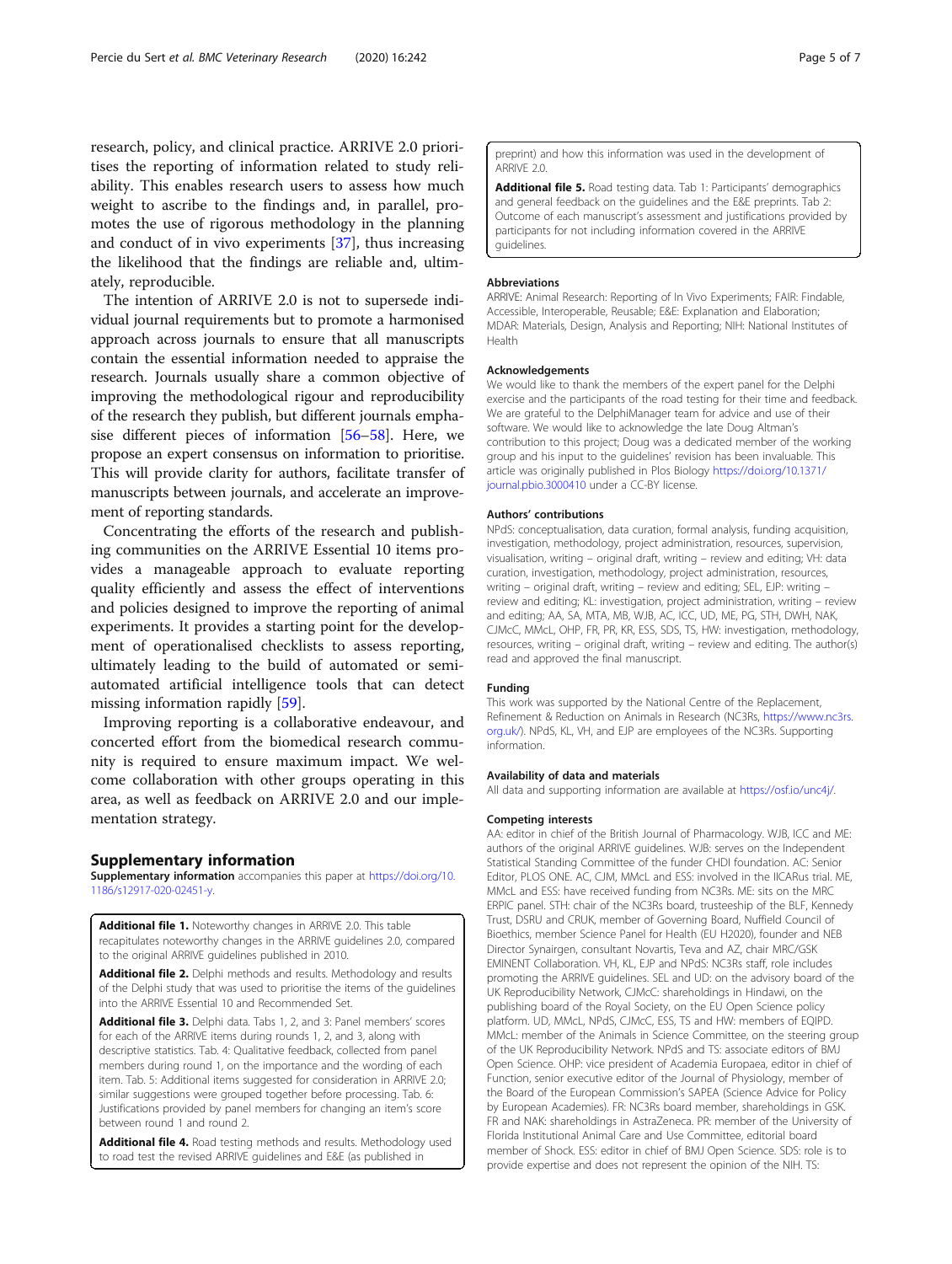<span id="page-5-0"></span>shareholdings in Johnson & Johnson. SA, MTA, MB, PG, DWH, and KR declared no conflict of interest.

### Author details

<sup>1</sup> Experimental Design and Reporting, NC3Rs, London, UK. <sup>2</sup>The William Harvey Research Institute, London, UK. <sup>3</sup>Barts Cardiovascular CTU, Queen Mary University of London, London, UK. <sup>4</sup>Publishing Ethics and Integrity, Taylor & Francis Group, London, UK. <sup>5</sup>Health Science Practice, ICF, Durham, North Carolina, USA. <sup>6</sup>Opinion, Nature, San Francisco, California, USA. <sup>7</sup>School of Education, University of Bristol, Bristol, UK. <sup>8</sup>Life Sciences, PLOS ONE, Cambridge, UK. <sup>9</sup>School of Biological Sciences, University of Bristol, Bristol, UK.<sup>10</sup>QUEST Center for Transforming Biomedical Research, Berlin Institute of Health & Department of Experimental Neurology, Charite Universitätsmedizin Berlin, Berlin, Germany. <sup>11</sup>National Heart and Lung Institute, Imperial College London, London, UK. <sup>12</sup>Centre for Evidence Synthesis in Global Health, Clinical Sciences Department, Liverpool School of Tropical Medicine, Liverpool, UK. 13Clinical and Experimental Sciences, University of Southampton, Southampton, UK. 14Tasmanian School of Medicine, University of Tasmania, Hobart, Australia. 15Data Sciences & Quantitative Biology, Discovery Sciences, R&D, AstraZeneca, Cambridge, UK. 16Prioris.ai Inc, Ottawa, Canada. 17Animal Welfare, NC3Rs, London, UK. 18Open Science, Hindawi Ltd, London, UK.<sup>19</sup>Centre for Clinical Brain Sciences, University of Edinburgh, Edinburgh, UK. <sup>20</sup>Academia Europaea Knowledge Hub, Cardiff University, Cardiff, UK. 21Policy, Ethics and Governance, Medical Research Council, London, UK.<sup>22</sup>Statistics in Anesthesiology Research (STAR), Department of Anesthesiology College of Medicine, University of Florida, Gainesville, Florida, USA. <sup>23</sup>Discipline of Exercise and Sport Science, Faculty of Medicine and Health, University of Sydney, Sydney, Australia.<sup>24</sup>Research Quality, National Institute of Neurological Disorders and Stroke, Bethesda, MD, USA. 25Janssen Pharmaceutica NV, Beerse, Belgium. <sup>26</sup>Veterinary Public Health Institute, Vetsuisse Faculty, University of Bern, Bern, Switzerland.

#### Published online: 14 July 2020

#### References

- 1. Goodman SN, Fanelli D, Ioannidis JPA. What does research reproducibility mean? Sci Transl Med. 2016;8(341):341ps12. [https://doi.org/10.1126/](https://doi.org/10.1126/scitranslmed.aaf5027) [scitranslmed.aaf5027](https://doi.org/10.1126/scitranslmed.aaf5027).
- 2. Begley CG, Ioannidis JP. Reproducibility in science: improving the standard for basic and preclinical research. Circ Res. 2015;116(1):116–26. [https://doi.](https://doi.org/10.1161/CIRCRESAHA.114.303819) [org/10.1161/CIRCRESAHA.114.303819](https://doi.org/10.1161/CIRCRESAHA.114.303819) Epub 2015/01/02. PubMed PMID: 25552691.
- 3. Freedman LP, Venugopalan G, Wisman R. Reproducibility2020: Progress and priorities. F1000Res. 2017;6:604. [https://doi.org/10.12688/f1000research.](https://doi.org/10.12688/f1000research.11334.1) [11334.1](https://doi.org/10.12688/f1000research.11334.1) Epub 2017/06/18. PubMed PMID: 28620458; PubMed Central PMCID: PMCPMC5461896.
- 4. Kidwell MC, Lazarevic LB, Baranski E, Hardwicke TE, Piechowski S, Falkenberg LS, et al. Badges to acknowledge open practices: a simple, low-cost, effective method for increasing transparency. PLoS Biol. 2016;14(5): e1002456. <https://doi.org/10.1371/journal.pbio.1002456> Epub 2016/05/14. PubMed PMID: 27171007; PubMed Central PMCID: PMCPMC4865119.
- Else H. Radical open-access plan could spell end to journal subscriptions. Nature. 2018;561(7721):17–8. <https://doi.org/10.1038/d41586-018-06178-7> Epub 2018/09/06. PubMed PMID: 30181639.
- 6. Nosek BA, Ebersole CR, DeHaven AC, Mellor DT. The preregistration revolution. Proc Natl Acad Sci U S A. 2018;115(11):2600–6. [https://doi.org/10.](https://doi.org/10.1073/pnas.1708274114) [1073/pnas.1708274114](https://doi.org/10.1073/pnas.1708274114) Epub 2018/03/14. PubMed PMID: 29531091; PubMed Central PMCID: PMCPMC5856500.
- 7. Chambers CD, Forstmann B, Pruszynski JA. Registered reports at the European journal of neuroscience: consolidating and extending peerreviewed study pre-registration. Eur J Neurosci. 2017;45(5):627–8. [https://doi.](https://doi.org/10.1111/ejn.13519) [org/10.1111/ejn.13519](https://doi.org/10.1111/ejn.13519) Epub 2016/12/28. PubMed PMID: 28027598.
- 8. Bate ST, Clark RA. The design and statistical analysis of animal experiments. Cambridge: Cambridge University Press; 2014. p. 310.
- 9. Percie du Sert N, Bamsey I, Bate ST, Berdoy M, Clark RA, Cuthill I, et al. The experimental design assistant. PLoS Biol. 2017;15(9):e2003779. [https://doi.](https://doi.org/10.1371/journal.pbio.2003779) [org/10.1371/journal.pbio.2003779](https://doi.org/10.1371/journal.pbio.2003779) Epub 2017/09/29. PubMed PMID: 28957312; PubMed Central PMCID: PMCPMC5634641.
- 10. Lazic SE. Experimental design for laboratory biologists: maximising information and improving reproducibility. Cambridge: Cambridge University Press; 2016.
- 11. Macleod MR, Lawson McLean A, Kyriakopoulou A, Serghiou S, de Wilde A, Sherratt N, et al. Risk of bias in reports of in vivo research: a focus for improvement. PLoS Biol. 2015;13(10):e1002273. [https://doi.org/10.1371/](https://doi.org/10.1371/journal.pbio.1002273) [journal.pbio.1002273](https://doi.org/10.1371/journal.pbio.1002273) Epub 2015/10/16. PubMed PMID: 26460723; PubMed Central PMCID: PMCPMC4603955.
- 12. Macleod MR, Fisher M, O'Collins V, Sena ES, Dirnagl U, Bath PM, et al. Good laboratory practice: preventing introduction of bias at the bench. Stroke. 2009;40(3):e50–2. <https://doi.org/10.1161/STROKEAHA.108.525386> Epub 2008/08/16. PubMed PMID: 18703798.
- 13. Rice AS, Cimino-Brown D, Eisenach JC, Kontinen VK, Lacroix-Fralish ML, Machin I, et al. Animal models and the prediction of efficacy in clinical trials of analgesic drugs: a critical appraisal and call for uniform reporting standards. Pain. 2009;139(2):243–7. <https://doi.org/10.1016/j.pain.2008.08.017> Epub 2008/09/26. PubMed PMID: 18814968. S0304-3959(08)00508-3.
- 14. McCance I. Assessment of statistical procedures used in papers in the Australian veterinary journal. Aust Vet J. 1995;72(9):322–8 Epub 1995/09/01. PubMed PMID: 8585846.
- 15. Hackam DG, Redelmeier DA. Translation of research evidence from animals to humans. JAMA. 2006;296(14):1731–2. [https://doi.org/10.1001/jama.296.14.](https://doi.org/10.1001/jama.296.14.1731) [1731](https://doi.org/10.1001/jama.296.14.1731) Epub 2006/10/13. PubMed PMID: 17032985.
- 16. Kilkenny C, Parsons N, Kadyszewski E, Festing MF, Cuthill IC, Fry D, et al. Survey of the quality of experimental design, statistical analysis and reporting of research using animals. PLoS One. 2009;4(11):e7824. [https://doi.](https://doi.org/10.1371/journal.pone.0007824) [org/10.1371/journal.pone.0007824](https://doi.org/10.1371/journal.pone.0007824) Epub 2009/12/04. PubMed PMID: 19956596.
- 17. van der Worp HB, Howells DW, Sena ES, Porritt MJ, Rewell S, O'Collins V, et al. Can animal models of disease reliably inform human studies? PLoS Med. 2010;7(3):e1000245. <https://doi.org/10.1371/journal.pmed.1000245> Epub 2010/04/03. PubMed PMID: 20361020.
- 18. Glasziou P, Altman DG, Bossuyt P, Boutron I, Clarke M, Julious S, et al. Reducing waste from incomplete or unusable reports of biomedical research. Lancet. 2014;383(9913):267–76. [https://doi.org/10.1016/S0140-](https://doi.org/10.1016/S0140-6736(13)62228-X) [6736\(13\)62228-X](https://doi.org/10.1016/S0140-6736(13)62228-X) Epub 2014/01/15. PubMed PMID: 24411647.
- 19. Begley CG, Ellis LM. Drug development: raise standards for preclinical cancer research. Nature. 2012;483(7391):531–3. <https://doi.org/10.1038/483531a> Epub 2012/03/31. PubMed PMID: 22460880.
- 20. Scott S, Kranz JE, Cole J, Lincecum JM, Thompson K, Kelly N, et al. Design, power, and interpretation of studies in the standard murine model of ALS. Amyotroph Lateral Scler. 2008;9(1):4–15. [https://doi.org/10.1080/](https://doi.org/10.1080/17482960701856300) [17482960701856300](https://doi.org/10.1080/17482960701856300) Epub 2008/02/15. PubMed PMID: 18273714. 789666722.
- 21. Kilkenny C, Altman DG. Improving bioscience research reporting: ARRIVE-ing at a solution. Lab Anim. 2010;44(4):377–8. [https://doi.org/10.1258/la.2010.](https://doi.org/10.1258/la.2010.0010021) [0010021](https://doi.org/10.1258/la.2010.0010021) PubMed PMID: 20660161. Epub 2010/07/28. la.2010.0010021.
- 22. Kilkenny C, Browne W, Cuthill IC, Emerson M, Altman DG. Animal research: reporting in vivo experiments: the ARRIVE guidelines. J Gene Med. 2010; 12(7):561–3. <https://doi.org/10.1002/jgm.1473> Epub 2010/07/08. PubMed PMID: 20607692.
- 23. Kilkenny C, Browne WJ, Cuthill IC, Emerson M, Altman DG. Improving bioscience research reporting: the ARRIVE guidelines for reporting animal research. PLoS Biol. 2010;8(6):e1000412. [https://doi.org/10.1371/journal.pbio.](https://doi.org/10.1371/journal.pbio.1000412) [1000412](https://doi.org/10.1371/journal.pbio.1000412) Epub 2010/07/09. PubMed PMID: 20613859; PubMed Central PMCID: PMC2893951.
- 24. Kilkenny C, Browne WJ, Cuthill IC, Emerson M, Altman DG. Improving bioscience research reporting: the ARRIVE guidelines for reporting animal research. J Pharmacol Pharmacother. 2010;1(2):94–9. [https://doi.org/10.4103/](https://doi.org/10.4103/0976-500X.72351) [0976-500X.72351.](https://doi.org/10.4103/0976-500X.72351).
- 25. Kilkenny C, Browne WJ, Cuthill IC, Emerson M, Altman DG. Animal Research: Reporting In Vivo Experiments: the ARRIVE guidelines. J Physiol. 2010;588(Pt 14):2519–21. <https://doi.org/10.1113/jphysiol.2010.192278> Epub 2010/07/17. PubMed PMID: 20634180; PubMed Central PMCID: PMC2916981. 588/14/2519.
- 26. Kilkenny C, Browne WJ, Cuthill IC, Emerson M, Altman DG. Animal Research: Reporting In Vivo Experiments: the ARRIVE guidelines. Exp Physiol. 2010; 95(8):842–4. <https://doi.org/10.1113/expphysiol.2010.053793> Epub 2010/07/ 09. 95/8/842. PubMed PMID: 20610776.
- 27. McGrath JC, Drummond GB, McLachlan EM, Kilkenny C, Wainwright CL. Guidelines for reporting experiments involving animals: the ARRIVE guidelines. Br J Pharmacol. 2010;160(7):1573–6. [https://doi.org/10.1111/j.](https://doi.org/10.1111/j.1476-5381.2010.00873.x) [1476-5381.2010.00873.x](https://doi.org/10.1111/j.1476-5381.2010.00873.x) Epub 2010/07/24. BPH873. PubMed PMID: 20649560; PubMed Central PMCID: PMC2936829.
- 28. Kilkenny C, Browne W, Cuthill IC, Emerson M, Altman DG. Animal Research: reporting in vivo experiments-the ARRIVE guidelines. J Cereb Blood Flow